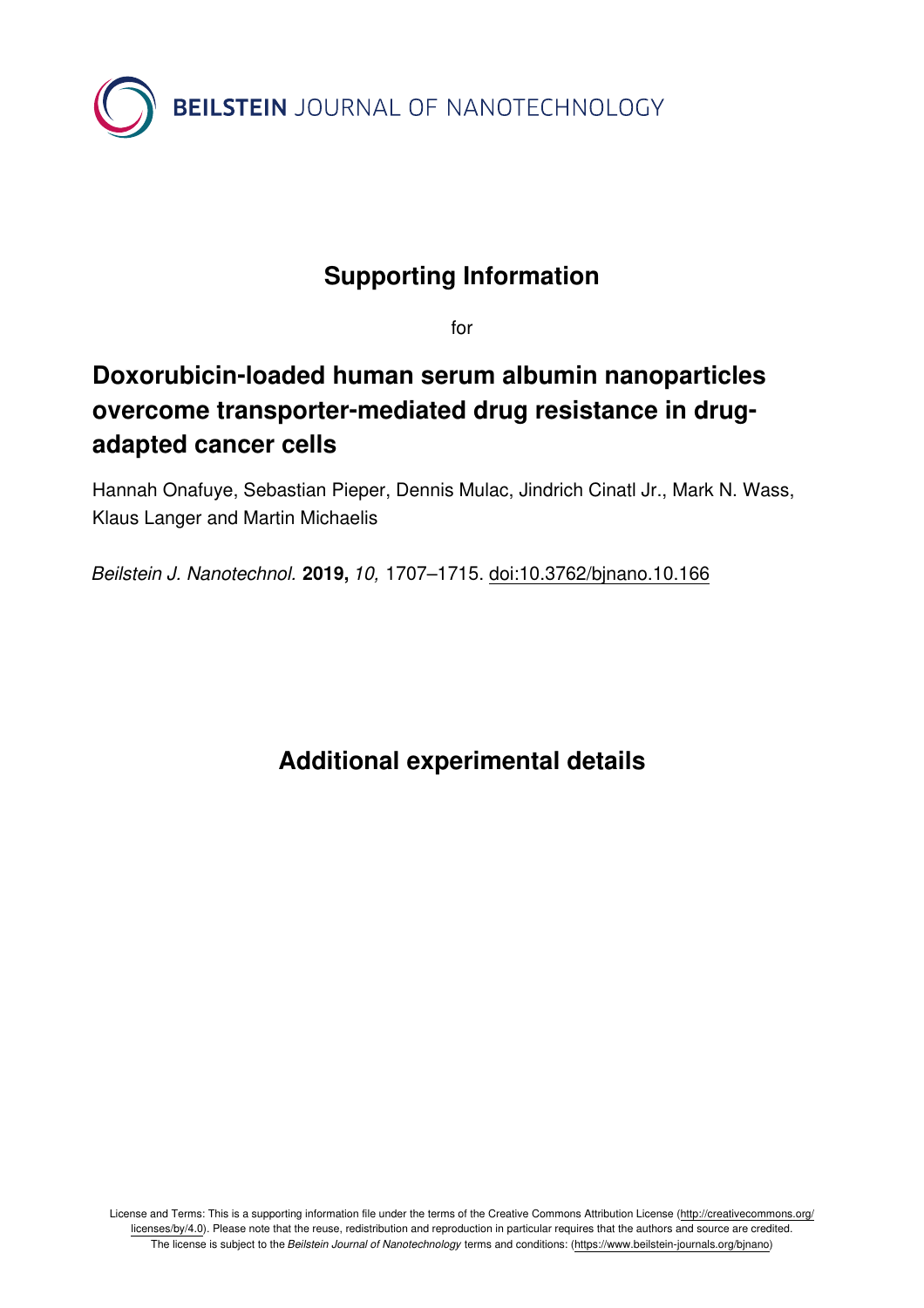

**Figure S1:** Doxorubicin concentrations that reduce neuroblastoma cell viability by 50% (IC50) in the absence or presence of the ABCB1 inhibitor zosuquidar  $(1 \mu M)$ .

**Table S1:** Effects of doxorubicin (Dox) applied as solution or incorporated into human serum albumin (HSA) nanoparticles on neuroblastoma cell viability. The investigated nanoparticles differed in the amount of the crosslinker glutaraldehyde that was used for nanoparticle stabilisation. The glutaraldehyde amount corresponded to 40% (Dox HSA(40%) NP), 100% (Dox HSA(100%) NP), or 200% (Dox HDA(200%) NP) of the theoretical amount of available amino groups present on HSA. Preparations prepared without glutaraldehyde served as control (Dox HSA(0%) NP). Values are expressed as concentrations that reduce cell viability by 50% (IC50) as determined by MTT assay after 120 h of incubation.

|              | IC50 doxorubicin $(ng/mL)$   |                                                 |                                     |  |
|--------------|------------------------------|-------------------------------------------------|-------------------------------------|--|
|              | UKF-NB-3                     | UKF-NB-3 $^{r}$ DOX $^{20}$                     | $UKF-NB-3rVCR1$                     |  |
| Dox solution | $3.85 \pm 2.46$              | $89.0 \pm 30.8$ (23.1) <sup>a</sup>             | $15.5 \pm 2.3$ $(4.03)^a$           |  |
| DoxHSA(0%)   | $4.20 \pm 1.72$ $(1.09)^{b}$ | $>200^{\circ}$ ( $>2.25^{\circ}$ ) <sup>b</sup> | $9.88 \pm 3.78$ $(0.64)^{b}$        |  |
| DoxHSA(40%)  | $1.55 \pm 1.00$ $(0.40)^b$   | $42.8 \pm 13.3 \ (0.48)^b$                      | $4.25 \pm 1.35 \ (0.27)^b$          |  |
| DoxHSA(100%) | $1.98 \pm 1.03$ $(0.51)^{b}$ | $39.1 \pm 18.6$ $(0.44)^{b}$                    | $3.52 \pm 2.00$ $(0.23)^{b}$        |  |
| DoxHSA(200%) | $1.78 \pm 1.04~(0.46)^b$     | $31.2 \pm 12.9$ $(0.35)^{b}$                    | $3.51 \pm 1.66$ (0.23) <sup>b</sup> |  |

<sup>a</sup> fold change in doxorubicin sensitivity relative to UKF-NB-3

<sup>b</sup> fold change in doxorubicin sensitivity relative to doxorubicin solution

<sup>c</sup> cell viability in the presence of doxorubicin 200 ng/mL applied as non-stabilised HSA preparation:  $81.9 \pm 12.9\%$  relative to untreated control